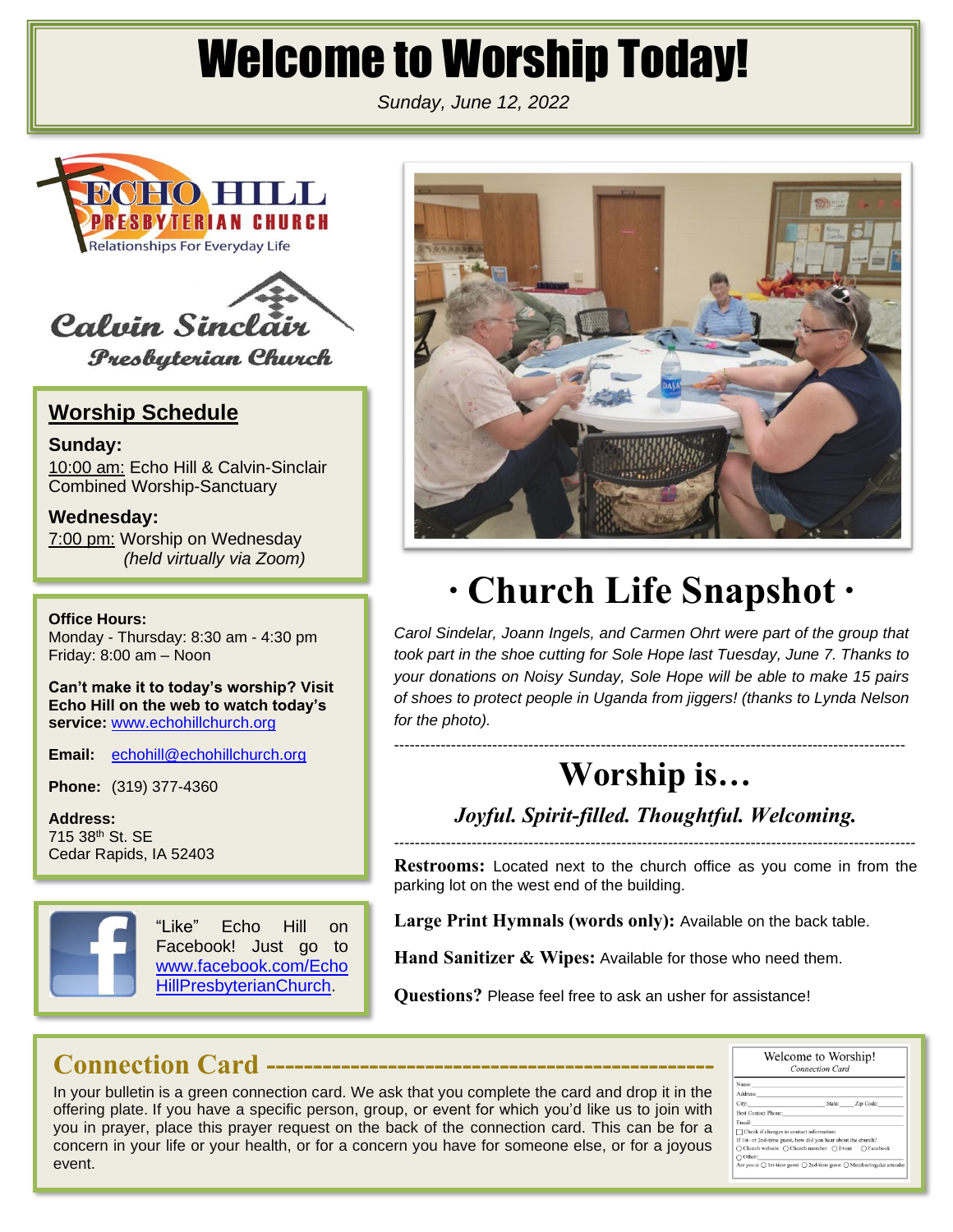# **Order of Worship – June 12, 2022 Trinity Sunday**

*Echo Hill & Calvin-Sinclair Presbyterian Churches*

**Gather for Worship ------------------------------------------------------------------------**

**Prelude** "Nobody Knows the Trouble I've Seen – All Day, All Night"

#### **Welcome**

*(\*We invite you to please stand if you are able.)*

**\*Hymn #1** "Holy, Holy, Holy! Lord God Almighty"

**\*Pass the Peace**

#### **Prepare for Worship -----------------------------------------------------------------------**

#### **Unison Call to Worship** *(Psalm 8)*

- Leader: O Lord, our Sovereign, how majestic is your name in all the earth. You have set your glory above the heavens. Out of the mouths of babes and infants you have founded a bulwark because of your foes, to silence the enemy and the avenger.
- **North: When I look at your heavens, the work of your fingers, the moon and the stars that you have established; what are humans that you are mindful of them, mortals that you care for them? Yet you have made them a little lower than God and crowned them with glory and honor.**
- **South: You have given them dominion over the works of your hands; you have put all things under their feet, all sheep and oxen, and also the beasts of the field, the birds of the air, and the fish of the sea, whatever passes along the paths of the seas.**
- **All: O Lord, our Sovereign, how majestic is your name in all the earth!**

#### **Unison Prayer of Confession**

**All: Today, on this Trinity Sunday, we bow before you O God, amazed at the completeness of your plan. You have known us since before we were born. Your creative power has called us to life, and although we stray from you, creating our own chaos, you call us back to yourself by the power of your love given to us in Jesus Christ. His death and resurrection offer us the opportunity to seek forgiveness, and your Holy Spirit comes to us, offering us your eternal presence as a resource to our faith and a strength as we live out our days here. We give thanks for your marvelous plan, in the name of Jesus. Amen.**

#### **Words of Assurance** *(Psalm 33:18)*

Leader: Truly the eye of the Lord is on those who fear him, on those who hope in his steadfast love.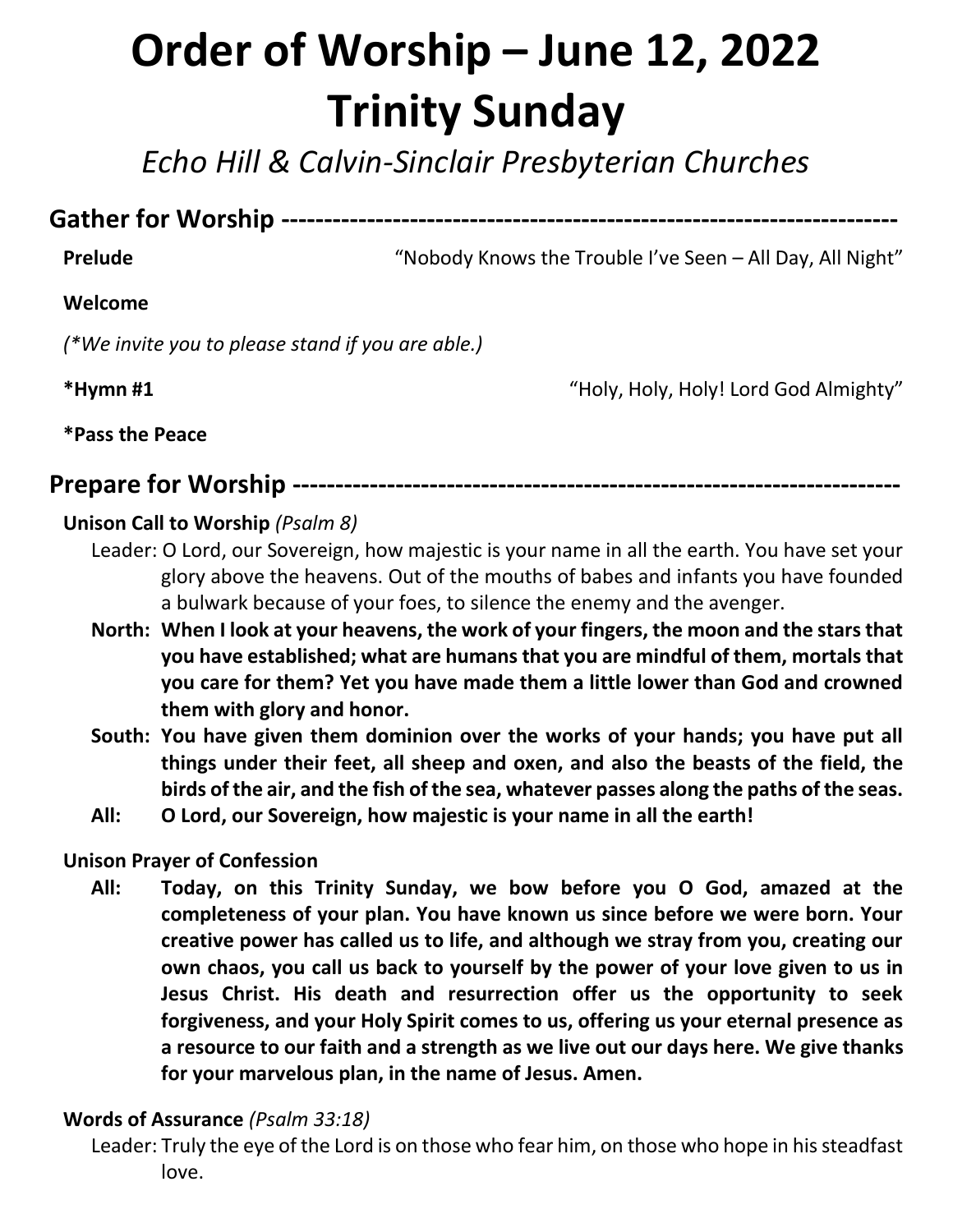**\*Response #581** "Glory Be to the Father"

**All: Glory be to the Father, and to the Son, and to the Holy Ghost; As it was in the beginning, is now, and ever shall be, world without end. Amen, amen.**

| <b>Proclaiming God's Word --</b><br><b>Prayer for Illumination</b> |                                           |
|--------------------------------------------------------------------|-------------------------------------------|
| <b>Scripture</b>                                                   | John 16:12-15 and Romans 5:1-5            |
| <b>Message</b>                                                     | "It's Your Story" – Rev. Dr. Dennis Morey |
| The Response #462                                                  | "I Love to Tell the Story"                |
| <b>Responding to God's Word --</b><br><b>Announcements</b>         |                                           |

**Call to Dedication**

Leader: Today, we bring our tithes and offerings for the work God is doing among us.

**All: With grateful hearts we dedicate our offerings to God.**

**Offering**

**Offertory "Be Still and Know"** 

**\*Congregational Response #606** "Praise God, from Whom All Blessings Flow"

**All: Praise God, from whom all blessings flow; praise him, all creatures here below; Praise him above, ye heavenly host; praise Father, Son, and Holy Ghost. Amen.**

#### **\*Prayer of Dedication**

**All: Holy God, provider of everything good in our lives, by the power of your Holy Spirit we are moved to share your blessings. We bring tithes and offerings for the work of your church. Also we are glad to send the materials for 15 pairs of shoes for children in Uganda. We ask that you bless the ministry of Sole Hope and all the children who will benefit from this mission. We give to you in the name of Jesus. Amen.**

### **Prayers of the People**

### **Lord's Prayer**

**All: Our Father, who art in heaven, hallowed be thy name. Thy kingdom come, thy will be done, on earth as it is in heaven. Give us this day our daily bread; and forgive us our debts, as we forgive our debtors; and lead us not into temptation, but deliver us from evil. For thine is the kingdom and the power and the glory, forever. Amen.**

### **Leave to Serve God's People ------------------------------------------------------------**

**\*Closing Hymn #432** "How Clear is Our Vocation, Lord"

**Closing Prayer and Benediction**

**Postlude** The Keeps Me Singing"